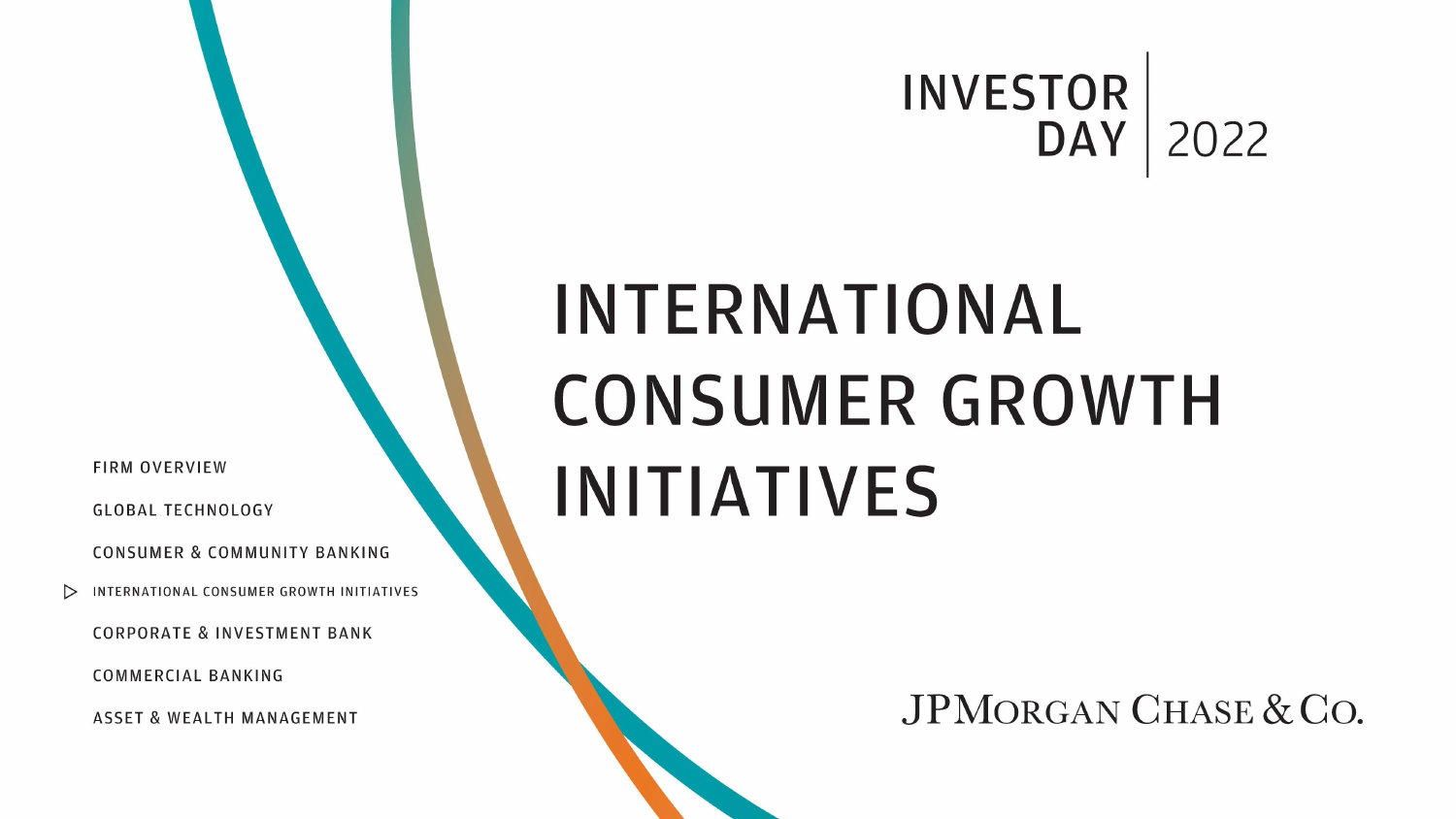# Digital banking outside the U.S. is an attractive growth opportunity that JPMC is well-positioned to capture

Note: IC includes Chase U.K., the Firm's digital retail bank in the U.K.; Nutmeg, a digital wealth manager in the U.K.; and a 40% ownership stake in C6 Bank, a digital bank in Brazil 1. Source: McKinsey Global Banking Annual Review 2021: "The great divergence"

2. Source: Company filings for prominent traditional and challenger banks in the UK. Represents average total non-interest expense per customer from 2019-21

3. Source: Company filings for other digital / challenger banks in the UK. Compares checking/current account deposits per customer as of one year after public launch

## JPMORGAN CHASE & CO.

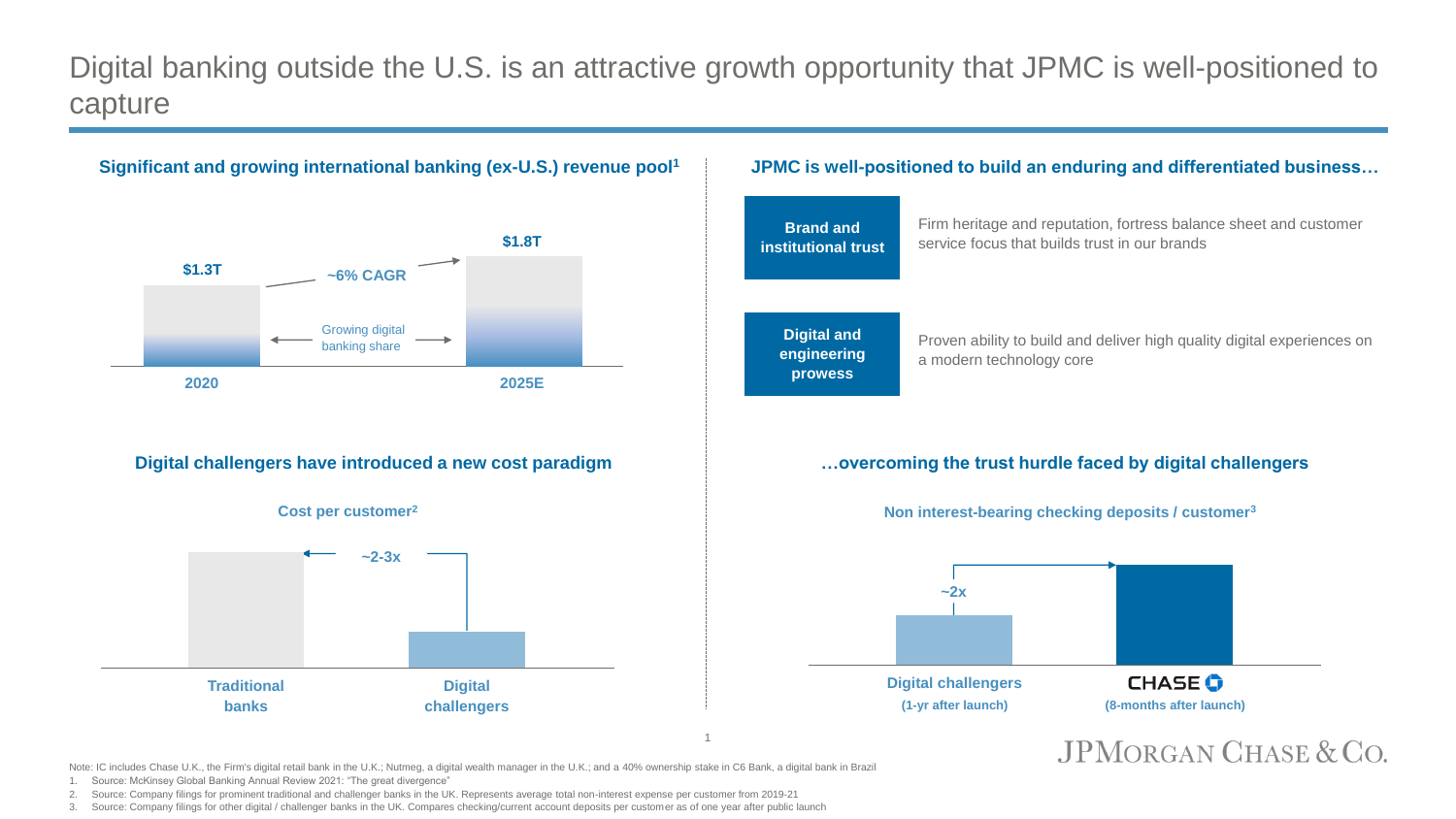



**Number of customers**

JPMORGAN CHASE & CO.

## **Platform and brand**

- Modern, cloud-native, multi-tenant global platform
- Strategic investment in branding and marketing
- Scalable to millions of customers

## **Customer and volume-driven**

- Customer service, KYC, fraud, card and payments processing and banking operations costs
- Benefits from scale as contact and operations centers achieve critical mass

## We are investing to build a sizeable business with high operating leverage



- Planned expansion to multiple products to offer full-service banking
- Expected breakeven in 5-6 years
- Significant synergy across the firm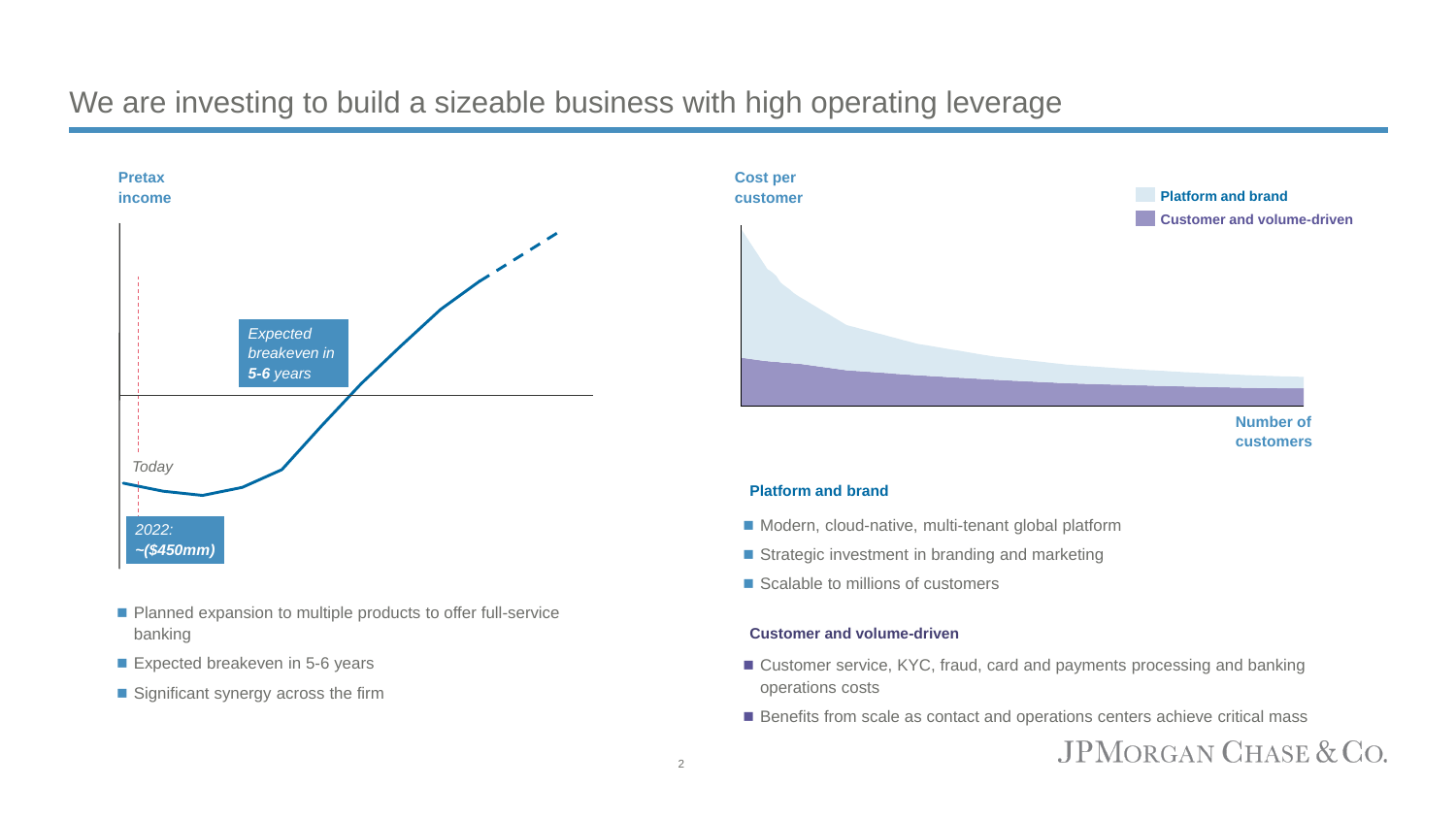## We are off to a strong start in the U.K. with highly engaged customers

# **JPMORGAN CHASE & CO.**



3

## Highly engaged customers